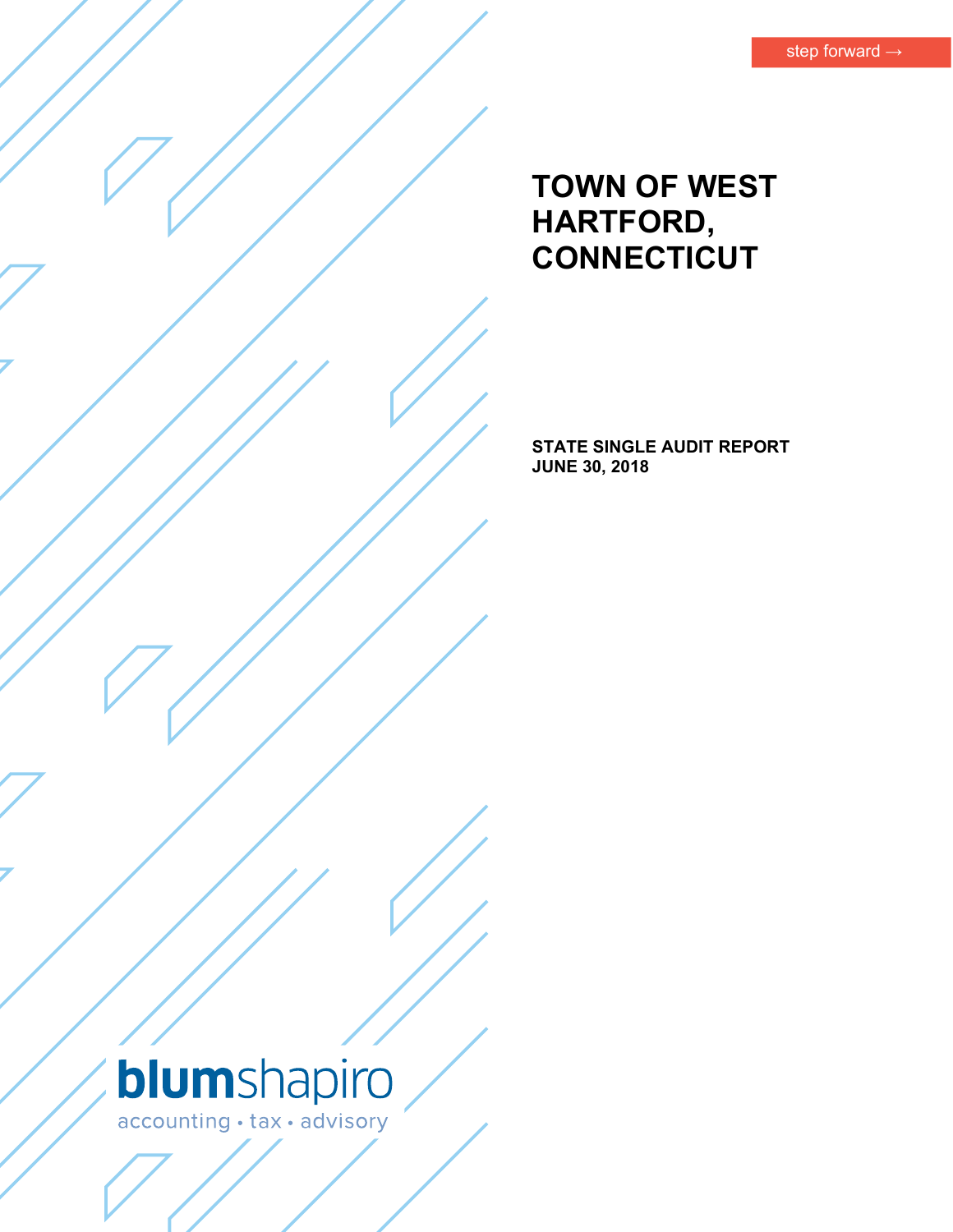## **TOWN OF WEST HARTFORD, CONNECTICUT STATE SINGLE AUDIT REPORT JUNE 30, 2018 TABLE OF CONTENTS**

| Independent Auditors' Report on Compliance for Each Major State Program; Report on<br>Internal Control over Compliance; and Report on the Schedule of Expenditures of<br>State Financial Assistance Required by the State Single Audit Act | $1 - 3$        |
|--------------------------------------------------------------------------------------------------------------------------------------------------------------------------------------------------------------------------------------------|----------------|
| Schedule of Expenditures of State Financial Assistance                                                                                                                                                                                     | 4-6            |
|                                                                                                                                                                                                                                            |                |
| Notes to Schedule of Expenditures of State Financial Assistance                                                                                                                                                                            | $\overline{7}$ |
| Independent Auditors' Report on Internal Control over Financial Reporting and on<br>Compliance and Other Matters Based on an Audit of Financial Statements Performed<br>in Accordance with Government Auditing Standards                   | 8-9            |
| Schedule of Findings and Questioned Costs                                                                                                                                                                                                  | 10             |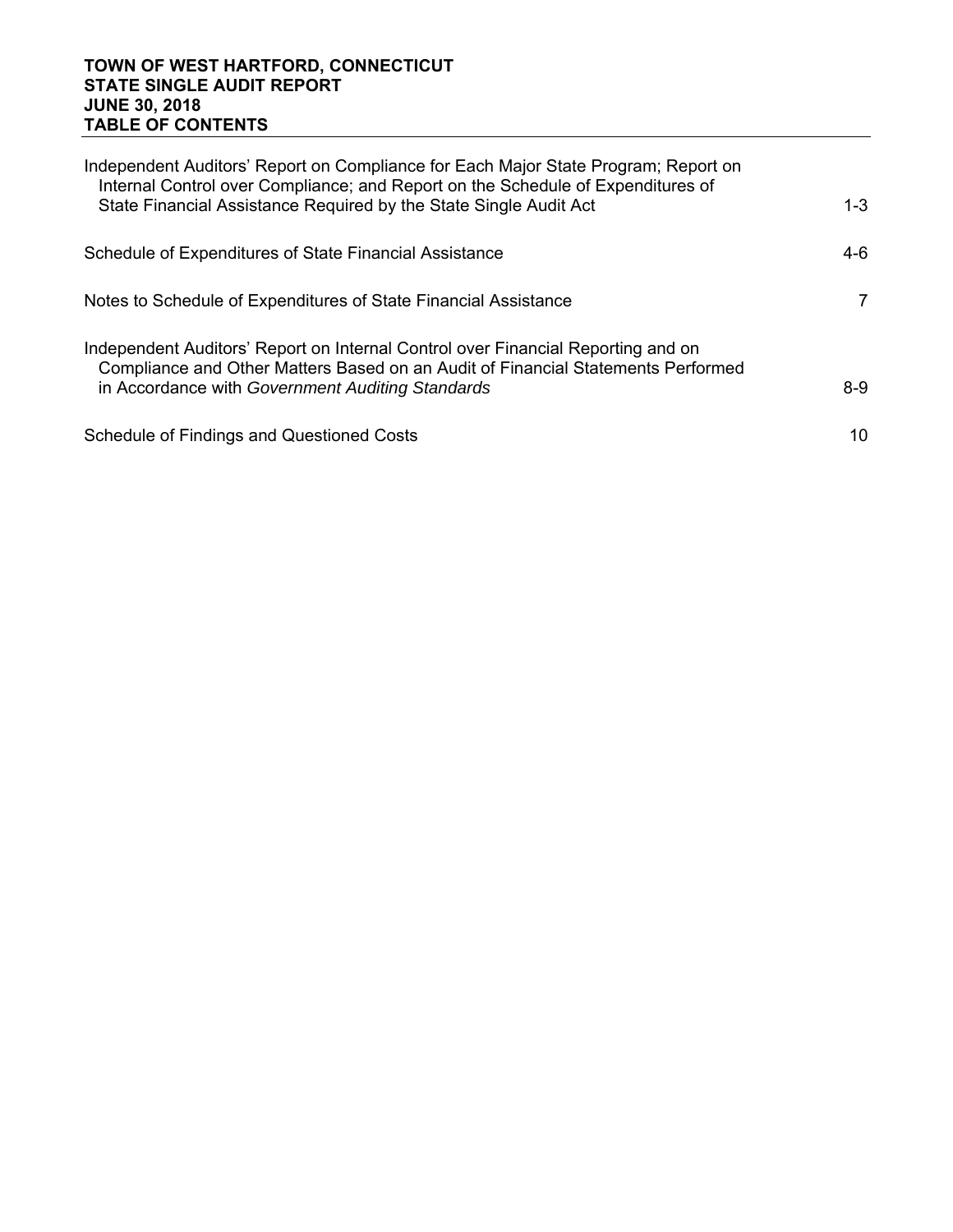

29 South Main Street P.O. Box 272000 West Hartford, CT 06127-2000 **Tel** 860.561.4000

**blumshapiro.com**

**Independent Auditors' Report on Compliance for Each Major State Program; Report on Internal Control Over Compliance; and Report on the Schedule of Expenditures of State Financial Assistance Required by the State Single Audit Act** 

To the Members of the Town Council Town of West Hartford, Connecticut

## **Report on Compliance for Each Major State Program**

We have audited the Town of West Hartford, Connecticut's compliance with the types of compliance requirements described in the Office of Policy and Management's *Compliance Supplement* that could have a direct and material effect on each of the Town of West Hartford, Connecticut's major state programs for the year ended June 30, 2018. The Town of West Hartford, Connecticut's major state programs are identified in the summary of auditors' results section of the accompanying schedule of findings and questioned costs.

#### *Management's Responsibility*

Management is responsible for compliance with the requirements of laws, regulations, contracts and grants applicable to its state programs.

#### *Auditors' Responsibility*

Our responsibility is to express an opinion on compliance for each of the Town of West Hartford, Connecticut's major state programs based on our audit of the types of compliance requirements referred to above. We conducted our audit of compliance in accordance with auditing standards generally accepted in the United States of America; the standards applicable to financial audits contained in *Government Auditing Standards*, issued by the Comptroller General of the United States; and the State Single Audit Act (C.G.S. Sections 4-230 to 4-236). Those standards and the State Single Audit Act require that we plan and perform the audit to obtain reasonable assurance about whether noncompliance with the types of compliance requirements referred to above that could have a direct and material effect on a major state program occurred. An audit includes examining, on a test basis, evidence about the Town of West Hartford, Connecticut's compliance with those requirements and performing such other procedures as we considered necessary in the circumstances.

We believe that our audit provides a reasonable basis for our opinion on compliance for each major state program. However, our audit does not provide a legal determination of the Town of West Hartford, Connecticut's compliance.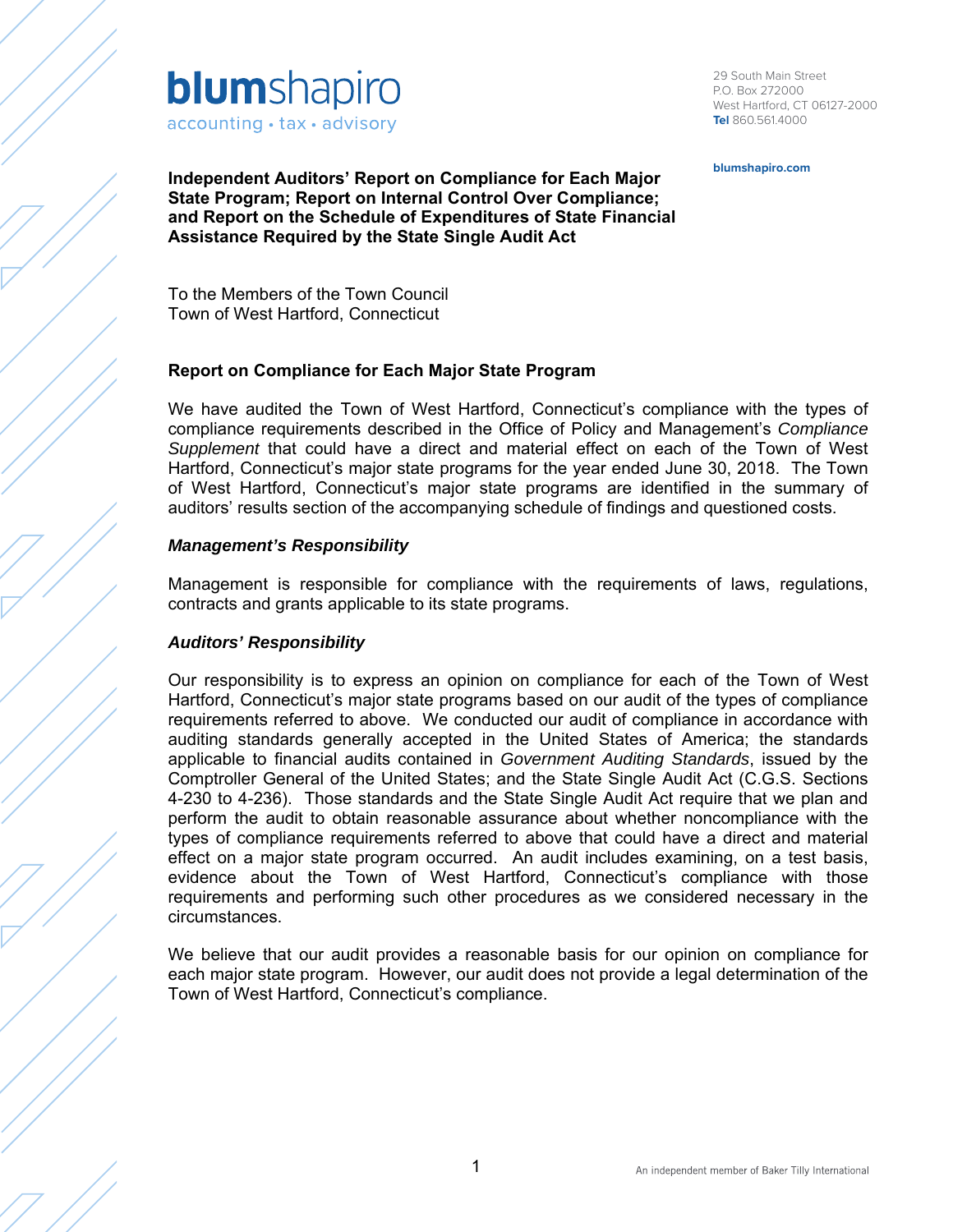## *Opinion on Each Major State Program*

In our opinion, the Town of West Hartford, Connecticut, complied, in all material respects, with the types of compliance requirements referred to above that could have a direct and material effect on each of its major state programs for the year ended June 30, 2018.

## **Report on Internal Control over Compliance**

Management of the Town of West Hartford, Connecticut, is responsible for establishing and maintaining effective internal control over compliance with the types of compliance requirements referred to above. In planning and performing our audit of compliance, we considered the Town of West Hartford, Connecticut's internal control over compliance with the types of requirements that could have a direct and material effect on each major state program to determine the auditing procedures that are appropriate in the circumstances for the purpose of expressing an opinion on compliance for each major state program and to test and report on internal control over compliance in accordance with the State Single Audit Act, but not for the purpose of expressing an opinion on the effectiveness of internal control over compliance. Accordingly, we do not express an opinion on the effectiveness of the Town of West Hartford, Connecticut's internal control over compliance.

A deficiency in internal control over compliance exists when the design or operation of a control over compliance does not allow management or employees, in the normal course of performing their assigned functions, to prevent, or detect and correct, noncompliance with a type of compliance requirement of a state program on a timely basis. A material weakness in internal control over compliance is a deficiency, or a combination of deficiencies, in internal control over compliance such that there is a reasonable possibility that material noncompliance with a type of compliance requirement of a state program will not be prevented, or detected and corrected on a timely basis. A significant deficiency in internal control over compliance is a deficiency, or a combination of deficiencies, in internal control over compliance with a type of compliance requirement of a state program that is less severe than a material weakness in internal control over compliance yet important enough to merit attention by those charged with governance.

Our consideration of internal control over compliance was for the limited purpose described in the first paragraph of this section and was not designed to identify all deficiencies in internal control over compliance that might be material weaknesses or significant deficiencies. We did not identify any deficiencies in internal control over compliance that we consider to be material weaknesses. However, material weaknesses may exist that have not been identified.

The purpose of this report on internal control over compliance is solely to describe the scope of our testing of internal control over compliance and the results of that testing based on the requirements of the State Single Audit Act. Accordingly, this report is not suitable for any other purpose.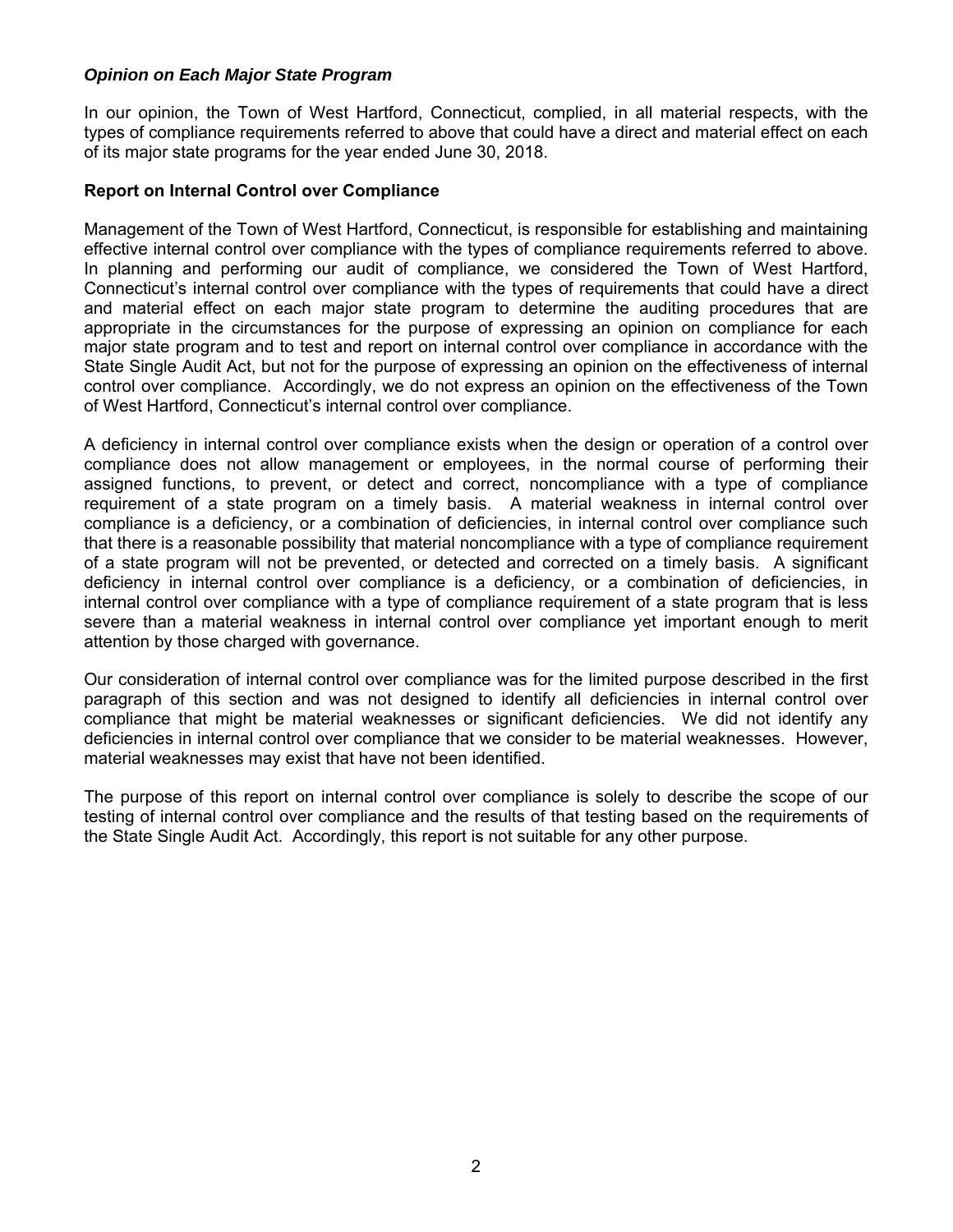## **Report on Schedule of Expenditures of State Financial Assistance Required by the State Single Audit Act**

We have audited the financial statements of the governmental activities, the business-type activities, the discretely presented component unit, each major fund and the aggregate remaining fund information of the Town of West Hartford, Connecticut, as of and for the year ended June 30, 2018, and the related notes to the financial statements, which collectively comprise the Town of West Hartford, Connecticut's basic financial statements. We issued our report thereon dated December 18, 2018, which contained unmodified opinions on those financial statements. Our audit was conducted for the purpose of forming opinions on the financial statements that collectively comprise the basic financial statements. The accompanying schedule of expenditures of state financial assistance is presented for purposes of additional analysis as required by the State Single Audit Act and is not a required part of the basic financial statements. Such information is the responsibility of management and was derived from and relates directly to the underlying accounting and other records used to prepare the basic financial statements. The information has been subjected to the auditing procedures applied in the audit of the financial statements and certain additional procedures, including comparing and reconciling such information directly to the underlying accounting and other records used to prepare the basic financial statements or to the basic financial statements themselves, and other additional procedures in accordance with auditing standards generally accepted in the United States of America. In our opinion, the schedule of expenditures of state financial assistance is fairly stated in all material respects in relation to the basic financial statements as a whole.

Blum, Shapino & Company, P.C.

West Hartford, Connecticut December 18, 2018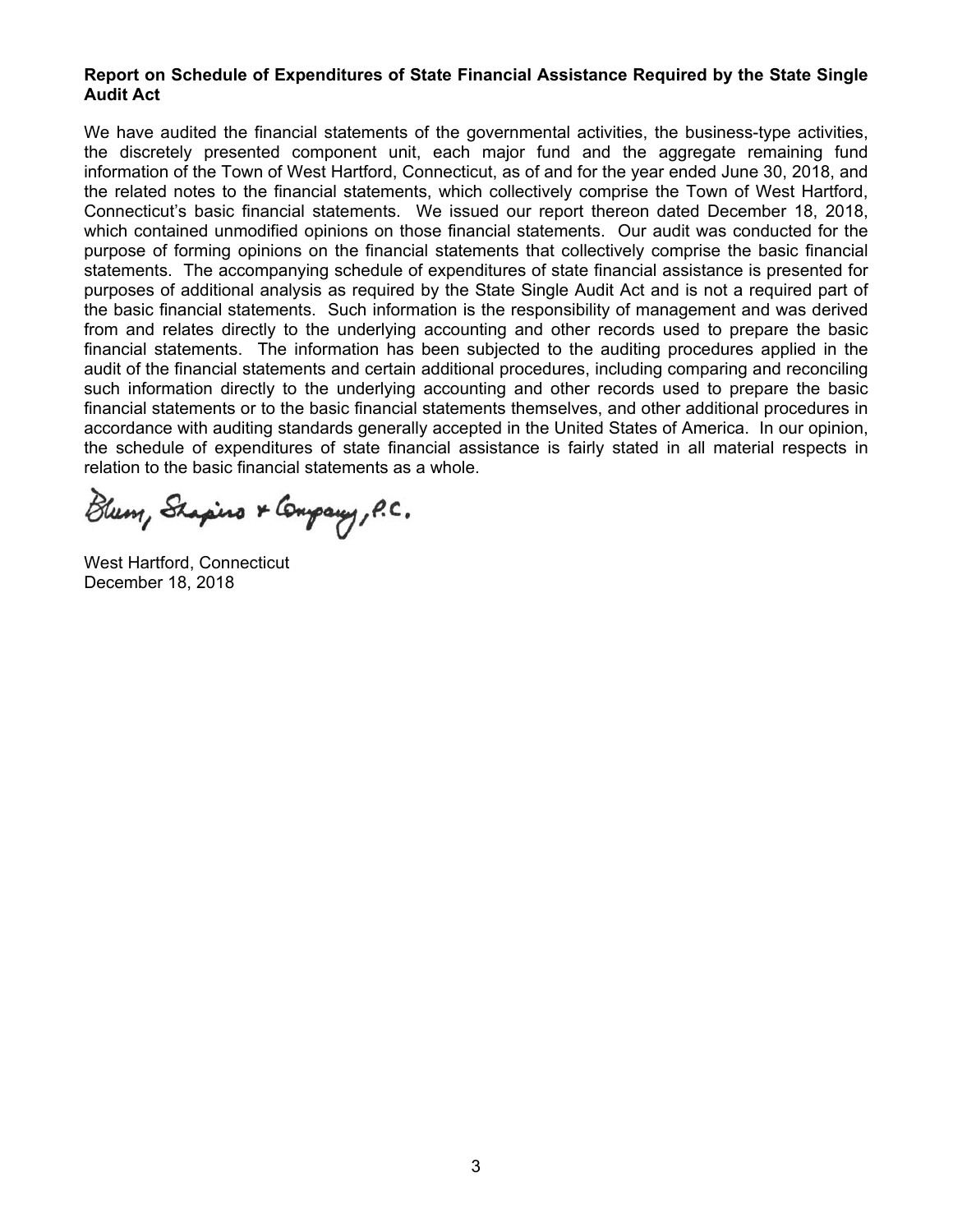#### **TOWN OF WEST HARTFORD, CONNECTICUT SCHEDULE OF EXPENDITURES OF STATE FINANCIAL ASSISTANCE FOR THE YEAR ENDED JUNE 30, 2018**

| State Grantor/Pass-Through Grantor/<br><b>Program Title</b>      | <b>State Grant Program</b><br><b>Core-CT Number</b> | <b>Expenditures</b>      |           |
|------------------------------------------------------------------|-----------------------------------------------------|--------------------------|-----------|
| <b>Department of Education</b>                                   |                                                     |                          |           |
| <b>Sheff Settlement</b>                                          | 11000-SDE64370-12457                                | \$                       | 199,400   |
| Youth Service Bureau Enhancement                                 | 11000-SDE64370-16201                                |                          | 7,005     |
| <b>Child Nutrition State Matching Grant</b>                      | 11000-SDE64370-16211                                |                          | 34,605    |
| <b>Healthy Foods Initiative</b>                                  | 11000-SDE64370-16212                                |                          | 65,817    |
| <b>Adult Education</b>                                           | 11000-SDE64370-17030                                |                          | 71,461    |
| <b>Health Services</b>                                           | 11000-SDE64370-17034                                |                          | 539,676   |
| <b>Bilingual Education</b>                                       | 11000-SDE64370-17042                                |                          | 3,106     |
| School Breakfast Program                                         | 11000-SDE64370-17046                                |                          | 31,833    |
| Youth Services Bureau                                            | 11000-SDE64370-17052                                |                          | 29,124    |
| Open Choice Program                                              | 11000-SDE64370-17053                                |                          | 823,079   |
| <b>Total Department of Education</b>                             |                                                     |                          | 1,805,106 |
| <b>Connecticut State Library</b>                                 |                                                     |                          |           |
| <b>Connecticard Payments</b>                                     | 11000-CSL66051-17010                                |                          | 7,029     |
| <b>Historic Documents Preservation Grants</b>                    | 12060-CSL66094-35150                                |                          | 5,000     |
| <b>Total Connecticut State Library</b>                           |                                                     |                          | 12,029    |
| <b>Department of Transportation</b>                              |                                                     |                          |           |
| <b>Bus Operations</b>                                            | 12001-DOT57931-12175                                |                          | 68,587    |
| Town Aid Road Grants-Municipal<br>Town Aid Road Grants-Municipal | 12052-DOT57131-43455<br>13033-DOT57131-43459        | \$<br>342,752<br>342,752 | 685,504   |
| Highway Planning and Construction                                | 12062-DOT57191-22108                                |                          | 229,823   |
| <b>Urban Systems</b>                                             | 13033-DOT57191-41392                                |                          | 10,764    |
| <b>Total Department of Transportation</b>                        |                                                     |                          | 994,678   |

The accompanying notes are an integral part of this schedule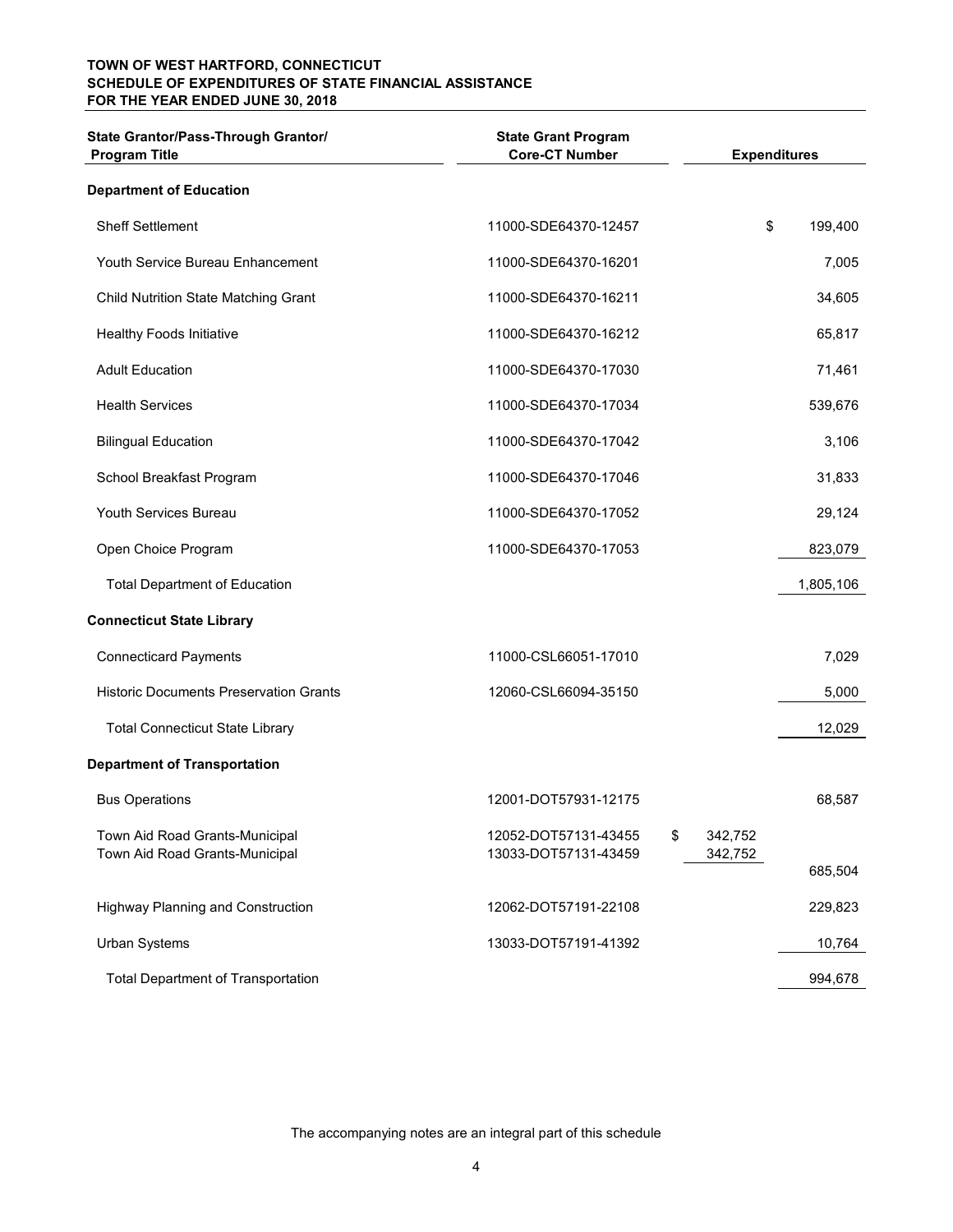#### **(CONTINUED) SCHEDULE OF EXPENDITURES OF STATE FINANCIAL ASSISTANCE TOWN OF WEST HARTFORD, CONNECTICUT FOR THE YEAR ENDED JUNE 30, 2018**

| State Grantor/Pass-Through Grantor/<br><b>Program Title</b>    | <b>State Grant Program</b><br><b>Core-CT Number</b> | <b>Expenditures</b> |
|----------------------------------------------------------------|-----------------------------------------------------|---------------------|
| Department of Emergency Services and Public Protection         |                                                     |                     |
| State Assets Forfeiture Revolving Fund                         | 12060-DPS32155-35142                                | \$<br>16,077        |
| <b>Telecommunications Fund</b>                                 | 12060-DPS32741-35190                                | 140,103             |
| Total Department of Emergency Services and Public Protection   |                                                     | 156,180             |
| <b>Department of Veterans' Affairs</b>                         |                                                     |                     |
| Headstones                                                     | 11000-DVA21134-16049                                | 1,600               |
| <b>Economic and Community Development</b>                      |                                                     |                     |
| <b>Brownfield Remediation and Development</b>                  | 12060-ECD46260-35533                                | 13,089              |
| <b>Office of Early Childhood</b>                               |                                                     |                     |
| 2Gen TANF Program                                              | 11000-OEC64806-12584                                | 3,000               |
| <b>Child Care Quality Enhancement</b>                          | 11000-OEC64845-16158                                | 3,881               |
| School Readiness in Competitive Grant Municipalities           | 11000-OEC64845-16274                                | 316,956             |
| <b>Smart Start</b>                                             | 12052-OEC64845-43626                                | 175,432             |
| <b>Smart Start</b>                                             | 12060-OEC64845-35586                                | 225,000             |
| <b>Total Office of Early Childhood</b>                         |                                                     | 724,269             |
| <b>Office of Policy and Management</b>                         |                                                     |                     |
| Payment in Lieu of Taxes (PILOT) on Private Colleges           |                                                     |                     |
| and General Hospitals                                          | 11000-OPM20600-17006                                | 517,655             |
| Reimbursement of Property Taxes - Disability Exemption         | 11000-OPM20600-17011                                | 5,538               |
| Property Tax Relief for Veterans                               | 11000-OPM20600-17024                                | 62,582              |
| Municipal Grants-In-Aid                                        | 12052-OPM20600-43587                                | 805,784             |
| Local Capital Improvement Program                              | 12050-OPM20600-40254                                | 422,308             |
| Total Office of Policy and Management                          |                                                     | 1,813,867           |
| <b>Total State Financial Assistance Before Exempt Programs</b> |                                                     | 5,520,818           |

The accompanying notes are an integral part of this schedule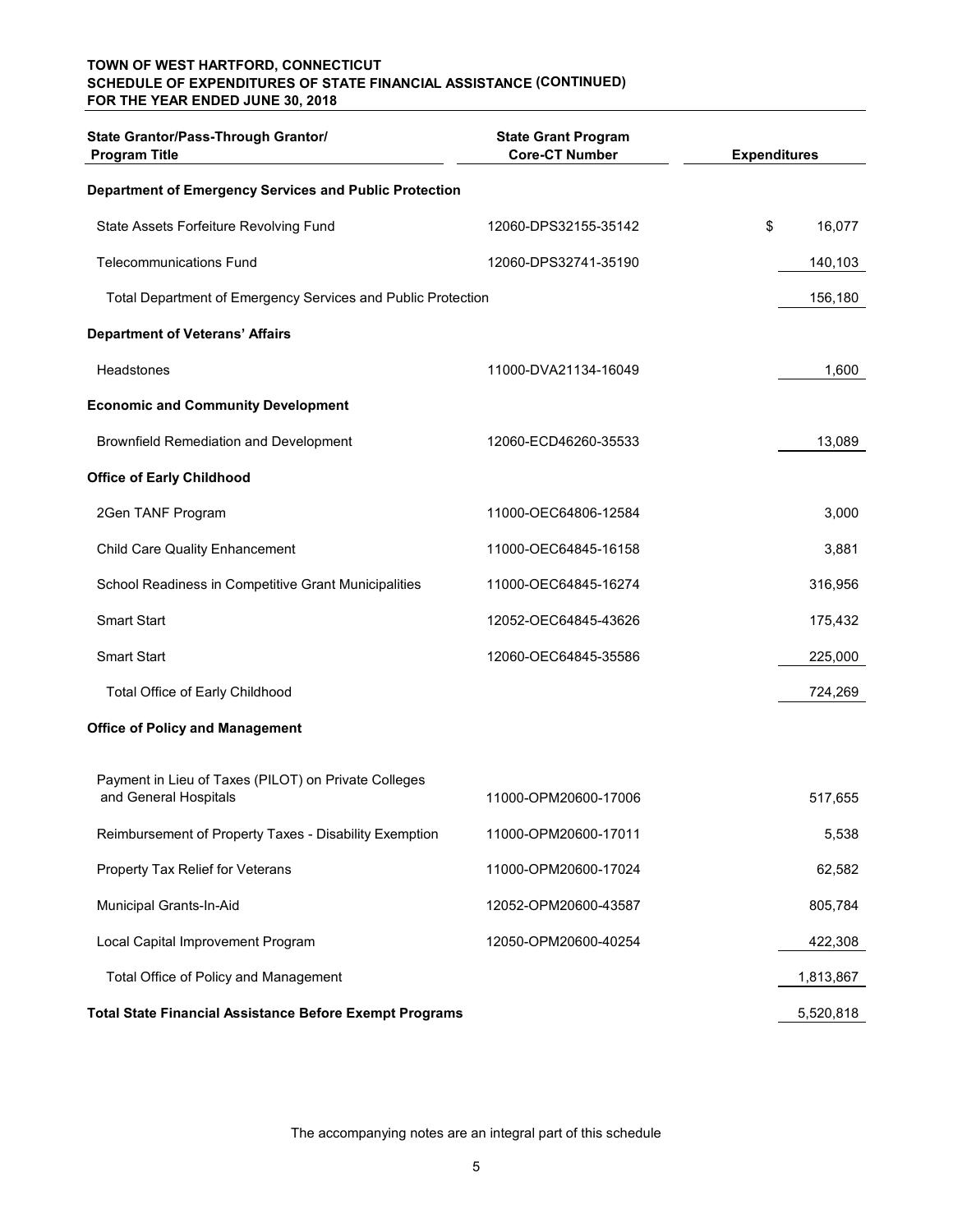#### **(CONTINUED) SCHEDULE OF EXPENDITURES OF STATE FINANCIAL ASSISTANCE TOWN OF WEST HARTFORD, CONNECTICUT FOR THE YEAR ENDED JUNE 30, 2018**

| State Grantor/Pass-Through Grantor/<br><b>Program Title</b>                                                 | <b>State Grant Program</b><br><b>Core-CT Number</b>                        |                              |    | <b>Expenditures</b> |  |
|-------------------------------------------------------------------------------------------------------------|----------------------------------------------------------------------------|------------------------------|----|---------------------|--|
| <b>Exempt Programs</b>                                                                                      |                                                                            |                              |    |                     |  |
| <b>Department of Education</b>                                                                              |                                                                            |                              |    |                     |  |
| <b>Educational Cost Sharing</b>                                                                             | 11000-SDE64370-17041-82010                                                 |                              | \$ | 18,233,227          |  |
| Excess Costs Student Based and Equity                                                                       | 11000-SDE64370-17047                                                       |                              |    | 3,676,726           |  |
| <b>Total Department of Education</b>                                                                        |                                                                            |                              |    | 21,909,953          |  |
| <b>Department of Administrative Services</b>                                                                |                                                                            |                              |    |                     |  |
| <b>School Construction Grants</b><br><b>School Construction Grants</b><br><b>School Construction Grants</b> | \$<br>13010-DAS27635-40901<br>13009-DAS27636-40896<br>13010-DAS27636-40901 | 102,614<br>10,169<br>253,092 |    | 365,875             |  |
| <b>Office of Policy and Management</b>                                                                      |                                                                            |                              |    |                     |  |
| <b>Municipal Stabilization Grant</b>                                                                        | 11000-OPM20600-17104                                                       |                              |    | 655,710             |  |
| Mashantucket Pequot and Mohegan Fund Grant                                                                  | 12009-OPM20600-17005                                                       |                              |    | 194,502             |  |
| Total Office of Policy and Management                                                                       |                                                                            |                              |    | 850,212             |  |
| <b>Total Exempt Programs</b>                                                                                |                                                                            |                              |    | 23,126,040          |  |
| <b>Total State Financial Assistance</b>                                                                     |                                                                            |                              | \$ | 28,646,858          |  |

The accompanying notes are an integral part of this schedule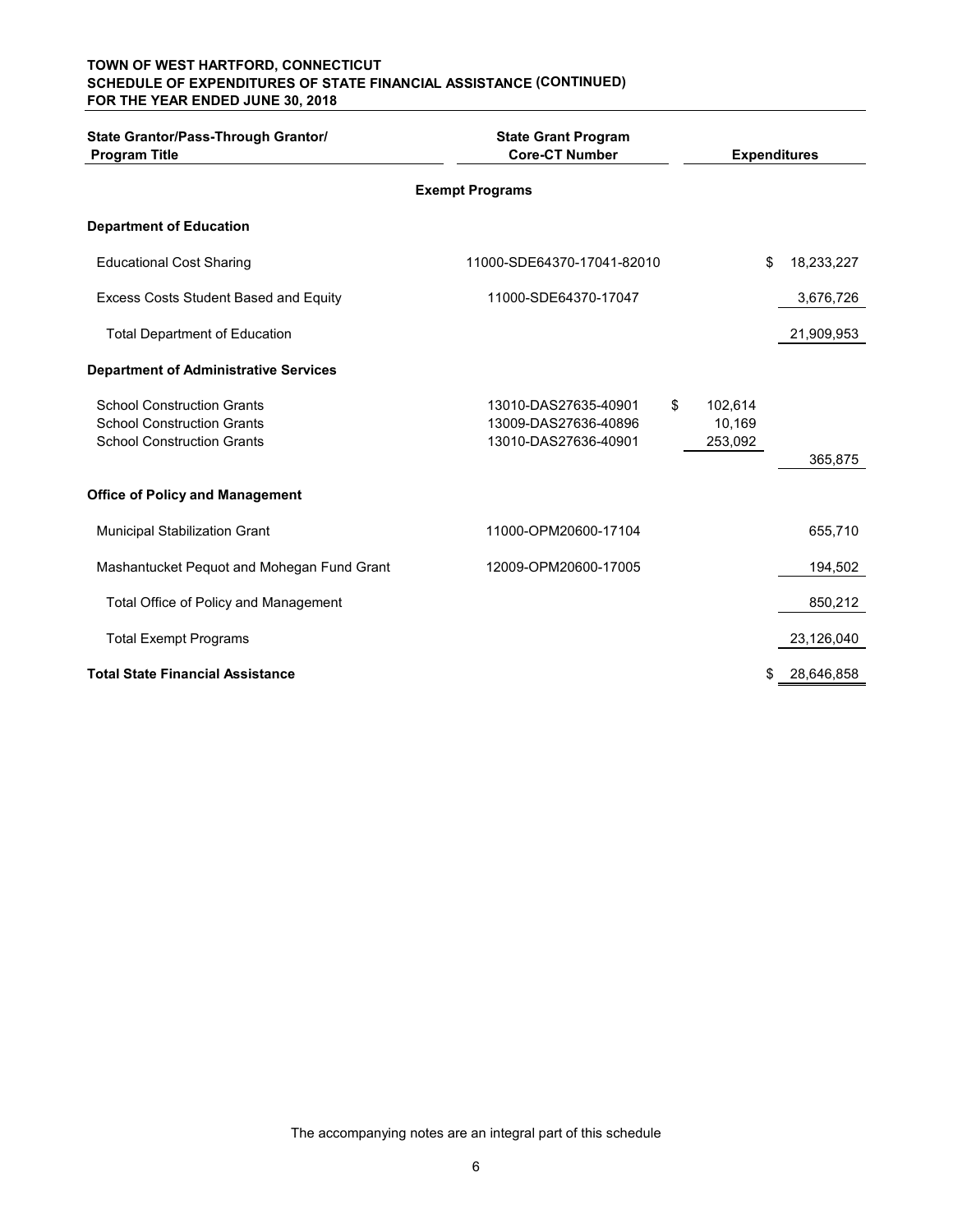## **NOTE 1 - BASIS OF PRESENTATION**

The accompanying schedule of expenditures of state financial assistance (the Schedule) includes the state grant activity of the Town of West Hartford, Connecticut, under programs of the State of Connecticut for the year ended June 30, 2018. Various departments and agencies of the State of Connecticut have provided financial assistance through grants and other authorizations in accordance with the General Statutes of the State of Connecticut. Because the Schedule presents only a selected portion of the operations of the Town of West Hartford, Connecticut, it is not intended to, and does not, present the financial position, changes in fund balance, changes in net position or cash flows of the Town of West Hartford, Connecticut.

## **NOTE 2 - SUMMARY OF SIGNIFICANT ACCOUNTING POLICIES**

The accounting policies of the Town of West Hartford, Connecticut, conform to accounting principles generally accepted in the United States of America as applicable to governmental organizations. The information in the Schedule is presented based upon regulations established by the State of Connecticut, Office of Policy and Management.

Expenditures reported on the Schedule are presented on the modified accrual basis of accounting. In accordance with Section 4-236-22 of the Regulations to the State Single Audit Act, certain grants are not dependent on expenditure activity and, accordingly, are considered to be expended in the fiscal year of receipt. These grant program receipts are reflected in the expenditures column of the Schedule.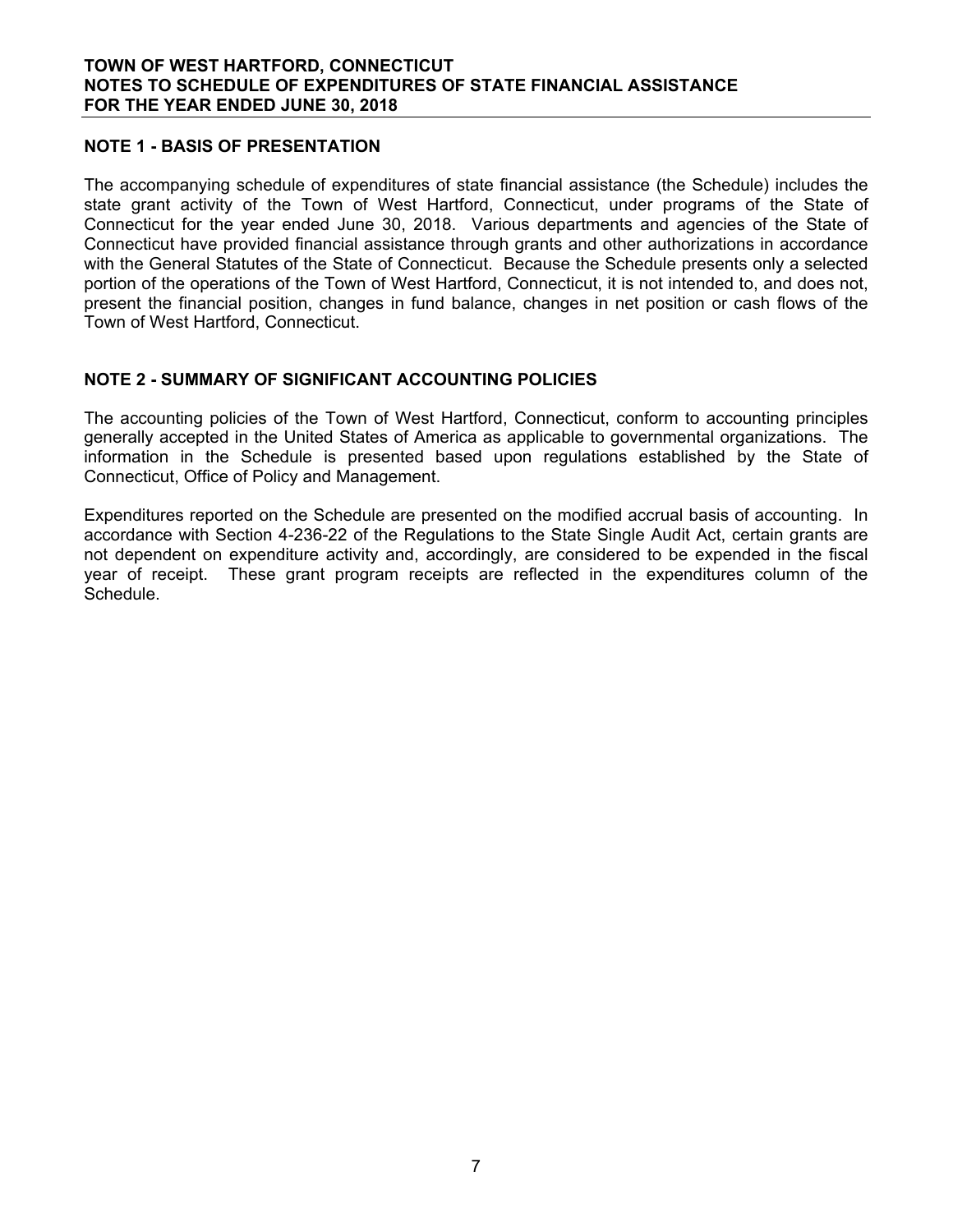

29 South Main Street P.O. Box 272000 West Hartford, CT 06127-2000 **Tel** 860.561.4000

**blumshapiro.com**

**Independent Auditors' Report on Internal Control over Financial Reporting and on Compliance and Other Matters Based on an Audit of Financial Statements Performed in Accordance with** *Government Auditing Standards* 

To the Members of the Town Council Town of West Hartford, Connecticut

We have audited, in accordance with the auditing standards generally accepted in the United States of America and the standards applicable to financial audits contained in *Government Auditing Standards*, issued by the Comptroller General of the United States, the financial statements of the governmental activities, the business-type activities, the discretely presented component unit, each major fund and the aggregate remaining fund information of the Town of West Hartford, Connecticut, as of and for the year ended June 30, 2018, and the related notes to the financial statements, which collectively comprise the Town of West Hartford, Connecticut's basic financial statements, and have issued our report thereon dated December 18, 2018.

#### **Internal Control over Financial Reporting**

In planning and performing our audit of the financial statements, we considered the Town of West Hartford, Connecticut's internal control over financial reporting (internal control) to determine the audit procedures that are appropriate in the circumstances for the purpose of expressing our opinions on the financial statements, but not for the purpose of expressing an opinion on the effectiveness of the Town of West Hartford, Connecticut's internal control. Accordingly, we do not express an opinion on the effectiveness of the Town of West Hartford, Connecticut's internal control.

A deficiency in internal control exists when the design or operation of a control does not allow management or employees, in the normal course of performing their assigned functions, to prevent, or detect and correct, misstatements on a timely basis. A material weakness is a deficiency, or a combination of deficiencies, in internal control such that there is a reasonable possibility that a material misstatement of the entity's financial statements will not be prevented, or detected and corrected on a timely basis. A significant deficiency is a deficiency, or a combination of deficiencies, in internal control that is less severe than a material weakness yet important enough to merit attention by those charged with governance.

Our consideration of internal control was for the limited purpose described in the first paragraph of this section and was not designed to identify all deficiencies in internal control that might be material weaknesses or significant deficiencies. Given these limitations, during our audit we did not identify any deficiencies in internal control that we consider to be material weaknesses. However, material weaknesses may exist that have not been identified.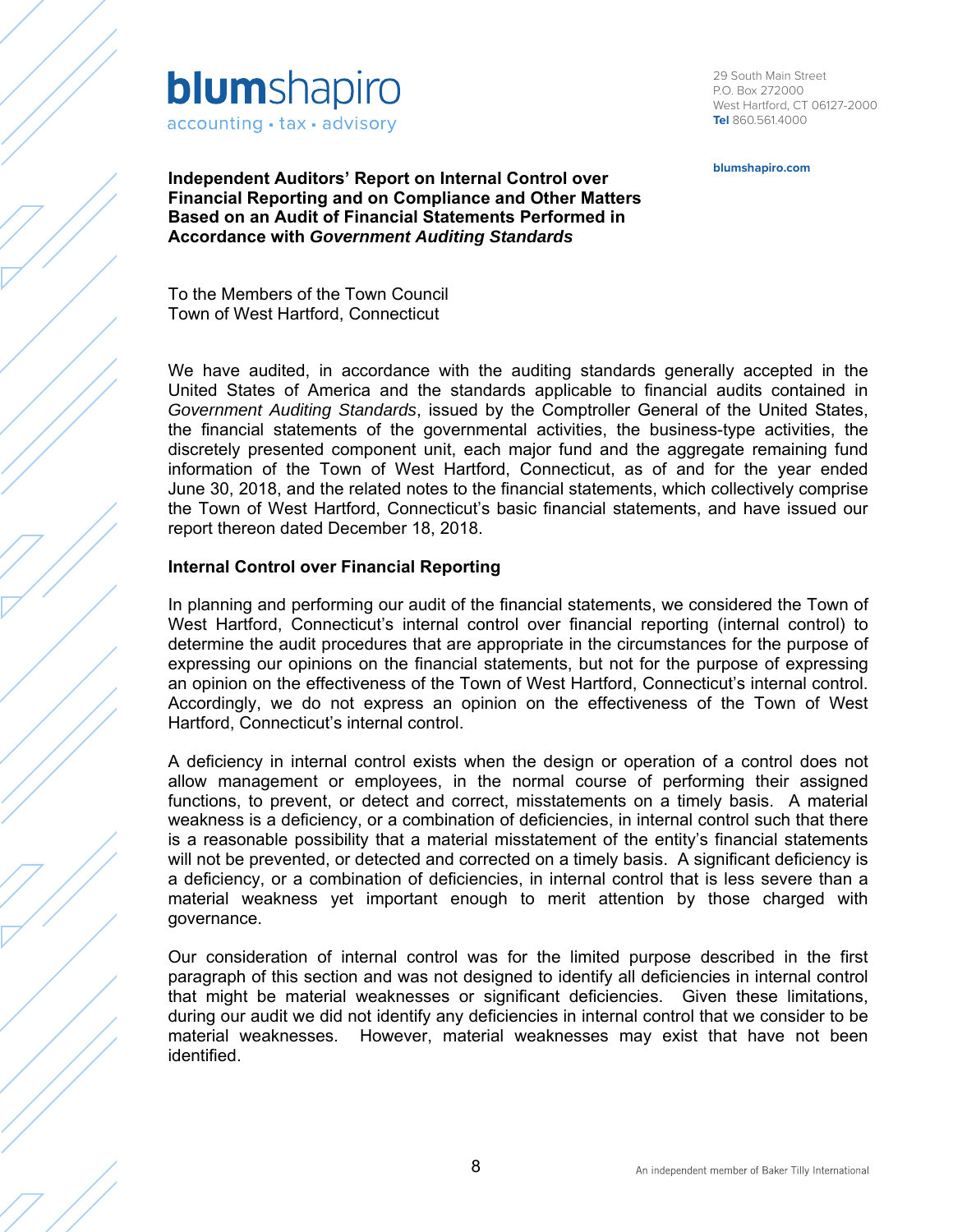## **Compliance and Other Matters**

As part of obtaining reasonable assurance about whether the Town of West Hartford, Connecticut's financial statements are free from material misstatement, we performed tests of its compliance with certain provisions of laws, regulations, contracts and grant agreements, noncompliance with which could have a direct and material effect on the determination of financial statement amounts. However, providing an opinion on compliance with those provisions was not an objective of our audit, and, accordingly, we do not express such an opinion. The results of our tests disclosed no instances of noncompliance or other matters that are required to be reported under *Government Auditing Standards*.

## **Purpose of this Report**

The purpose of this report is solely to describe the scope of our testing of internal control and compliance and the results of that testing, and not to provide an opinion on the effectiveness of the Town of West Hartford, Connecticut's internal control or on compliance. This report is an integral part of an audit performed in accordance with *Government Auditing Standards* in considering the Town of West Hartford, Connecticut's internal control and compliance. Accordingly, this communication is not suitable for any other purpose.

Blum, Shapino & Company, P.C.

West Hartford, Connecticut December 18, 2018